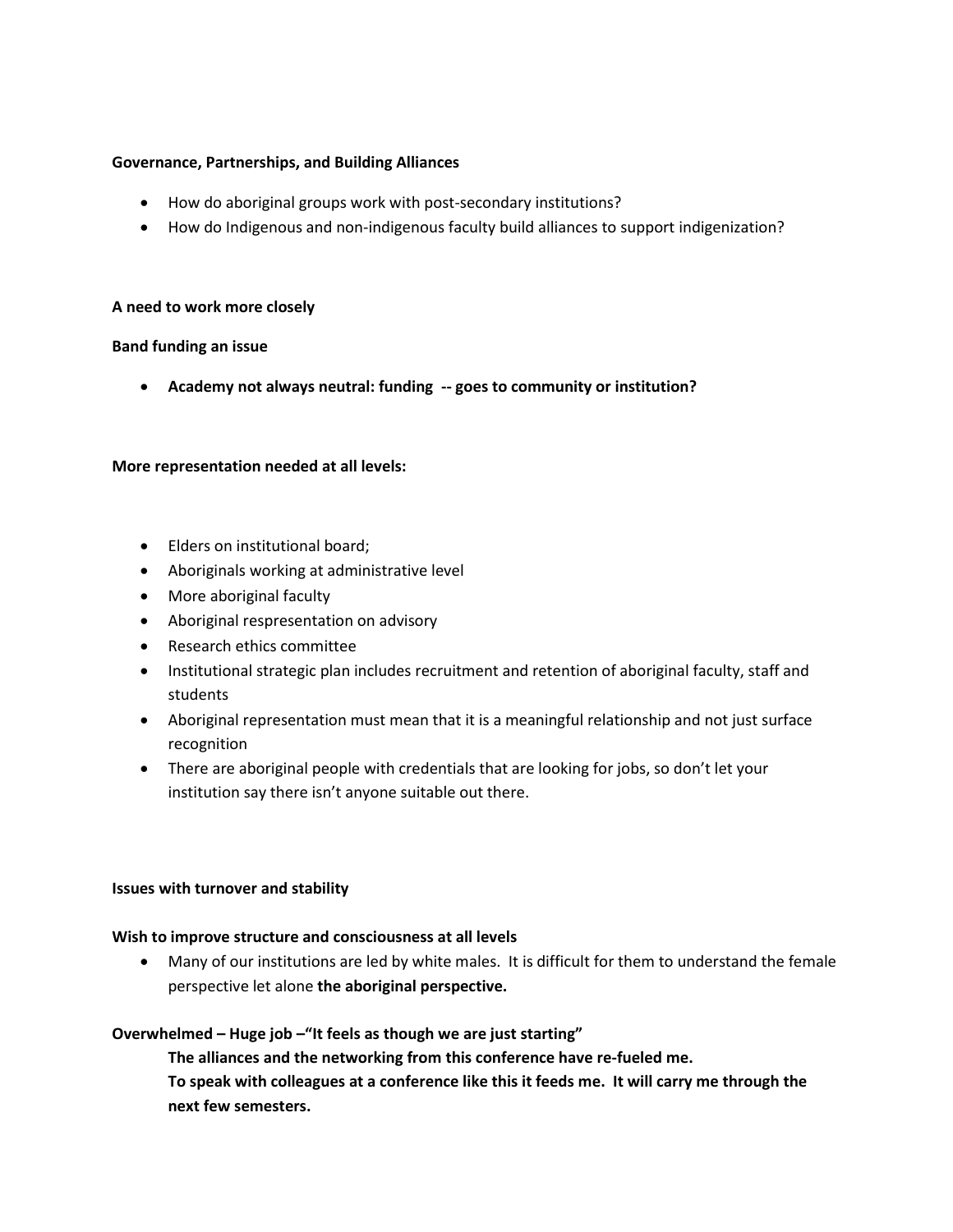### **Ignorance among non-aboriginals**

- Different nations have different protocols;
- Not realistic to lump all nations into one way of doing things
- Non-aboriginal people don't necessarily need to know about the culture but we both need to know how to work across differences
- As a non-aboriginal person working as a coordinator of aboriginal services, colleagues look to me as an expert. It is very difficult to get them to understand that I am not an expert**; I am a bridge between two cultures. It is a very uncomfortable place to be**
- 1) **Cross-Cultural training** needed
- 2) Our responsibility to **educate**
- 3) "We didn't know" is unacceptable
- 4) People want to be **politically correct**
- 5) People **afraid to offend** and so **don't say anything –remain silent**
- 6) I believe sometimes the lack of knowledge is wilful ignorance
- 7) People are afraid to admit they may be part of the problem: "I am a smart, good person. I don't want to go to a place that will show me that I am part of the problem."
- 8) As an aboriginal person I don't want to have to deal with **the white person's guilt**. Take a risk and don't count on others to take care of you.

### **Cross cultural training available and resources:**

- We have a large indigenous library as a resource
- Move forward thorough staff and faculty development
- 2.5 hour workshop for staff called something like Aboriginal 101 Teaches about smudging, 6 nations
	- Anonymous questions asked of Elder (fear of offending, politically correct)
	- Hard to attract faculty
	- Mandatory sessions at new faculty orientation about aboriginal culture
	- Faculty need safe, non-judgemental atmosphere

### **Increasing visibility in the institution; making indigenization a priority**

- Indigenizing competes for time attention and funding with other large issues eg internationalization
- Need to get through to people in administration
- Persistence
- Go to meetings
- Talk about it at every opportunity
- Faculty --Take courses to the First Nations community -powerful for both the students (community) and the instructor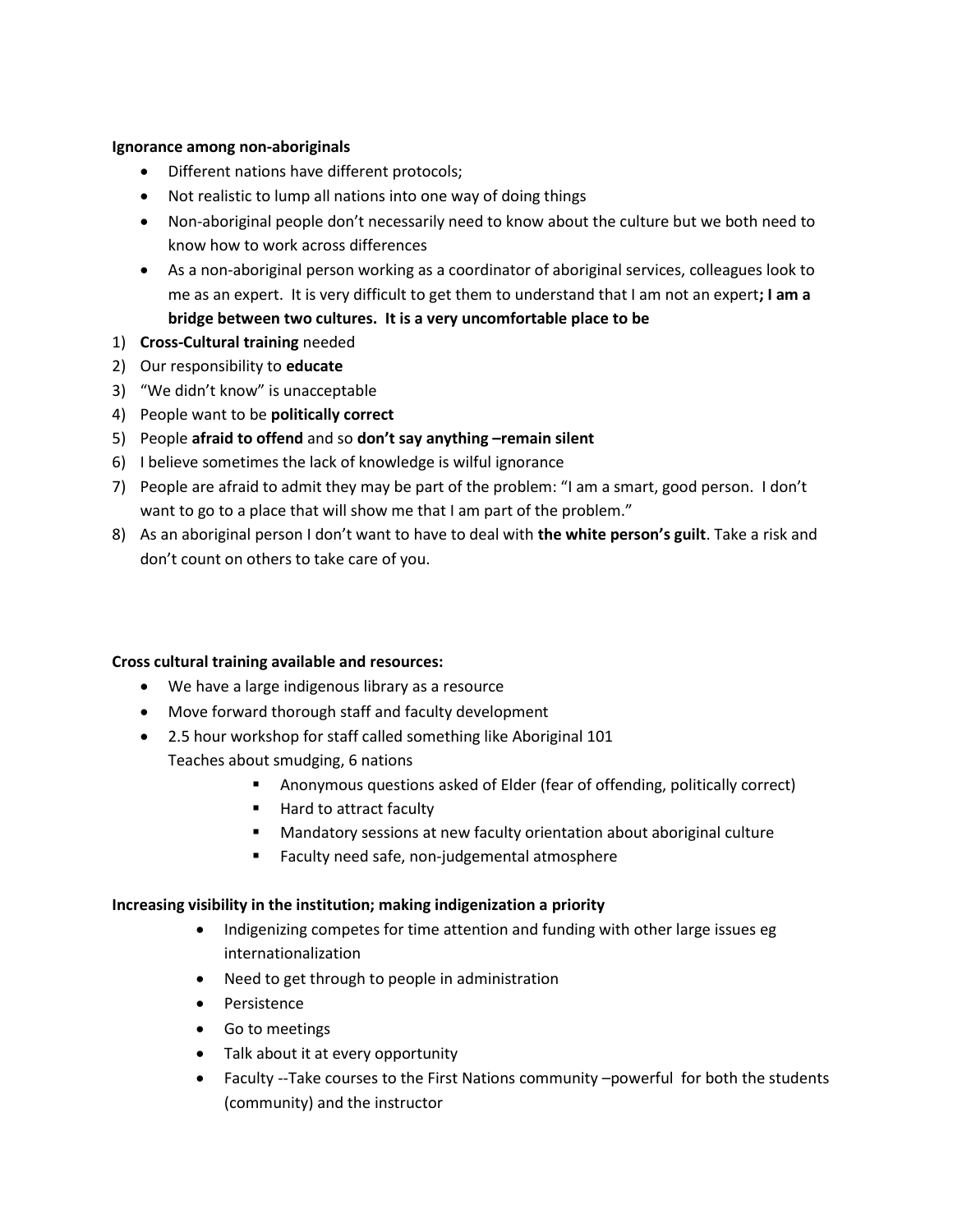## **Have higher admin engage as much as possible with the students**

Example: We had many admin participate in a 10 day tribal journey that really took them out of their **comfort zone** to a **vulnerable place**. They got to experience **the generosity of the culture**. These aren't things you can experience from your office. These are the administrators that we now **see attending event**s and **taking risks**. Many said the **experience was transformational**.

Key Words

### **comfort zone**

a **vulnerable place**

**the generosity of the culture**

the **experience was transformational**.

## **Community Consultation**

- Faculty --Take courses to the First Nations community –powerful for both the students (community) and the instructor
- Although the institution may host a language course and perhaps even develop the curriculum we need to remember that the course itself belongs to the community.
- We have been able to co teach courses with an PhD and community person Funds for this are provided through the institution

### **Elders:**

- Open door policy for elders
- Elders on institutional board
- Advisor council of elders
- Elders are like PhDs and should be acknowledged for this through pay equity
- What is an Elder? It is related not to age but to wisdom and respect from the community.
- Academy can neutralize tension between Elders who are traditional and modern traditional **and IRA system perspective**

# **Traditional Knowledge must always be protected by the community**

• Protection of the knowledge must be guarded through policies and procedures if it is to be part of the institution

### **Research ethics**

Must be policy around how to conduct research about indigenous people and ways